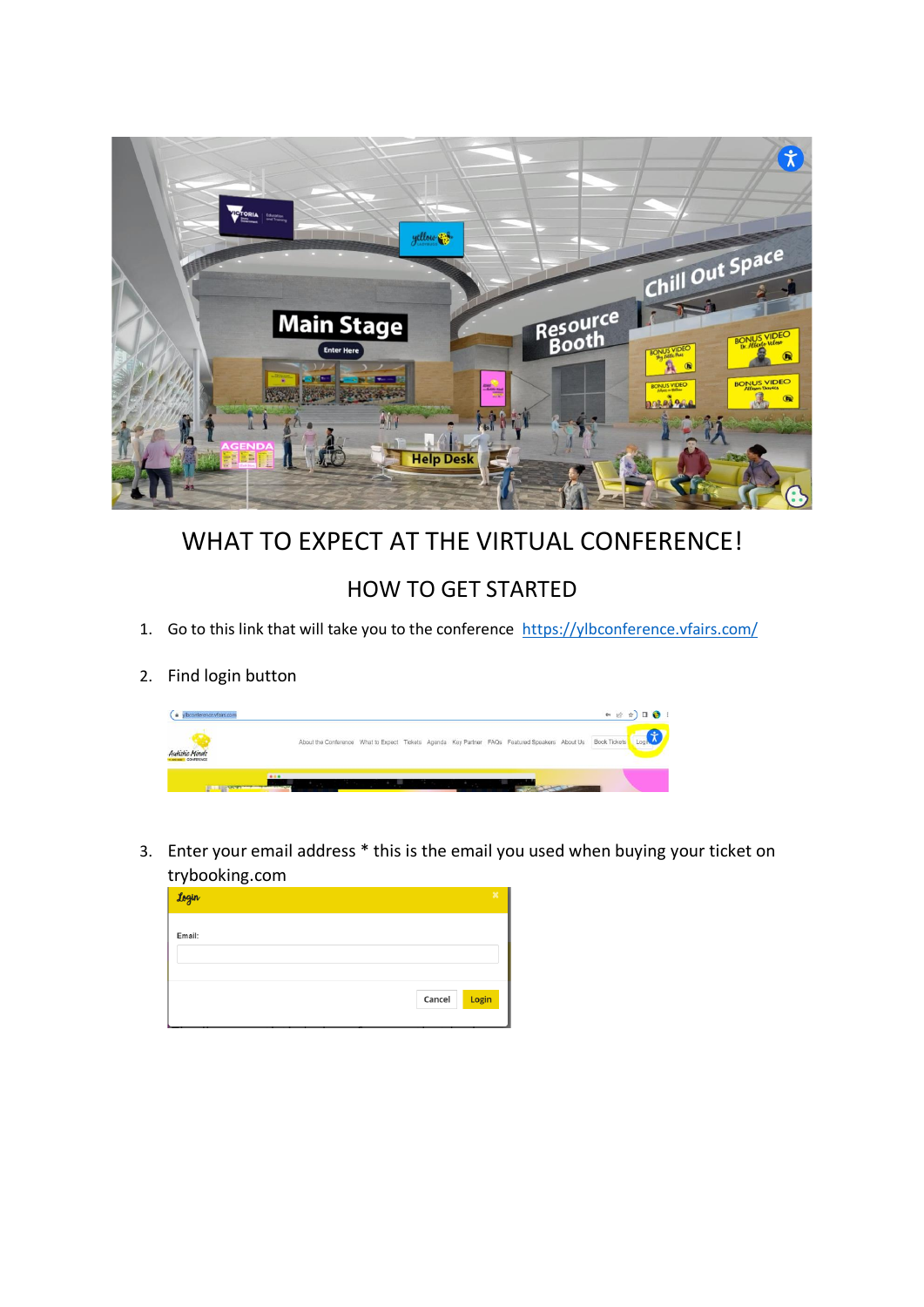## FAQ

- Q. When can I access the site?
- A. You can access the conference from 8am AEST from 7<sup>th</sup> June till 9<sup>th</sup> of August 2022
- Q. My email log in is not working what should I do?
- A. Email us at [info@yellowladybugs.com.au](mailto:info@yellowladybugs.com.au)
- Q. What is there to explore?

To access any of the areas you can either click on the bolded words**, Main Stage, Resource Booth, Chill Out Space**, **Help Desk** or use the tab menu on the top of the screen as pictured below:





There are four bonus videos here, these can be accessed by clicking on the banners in the lobby.

- Advice In Yellow 2022, 8 Autistic Women In 1 Mash Up Video
- Shy Little Pixie
- Allison Davies- Self Acceptance Around Experiencing Meltdowns
- Understanding the ADHD and Autistic Brain Extended Version with Dr Alberto Veloso

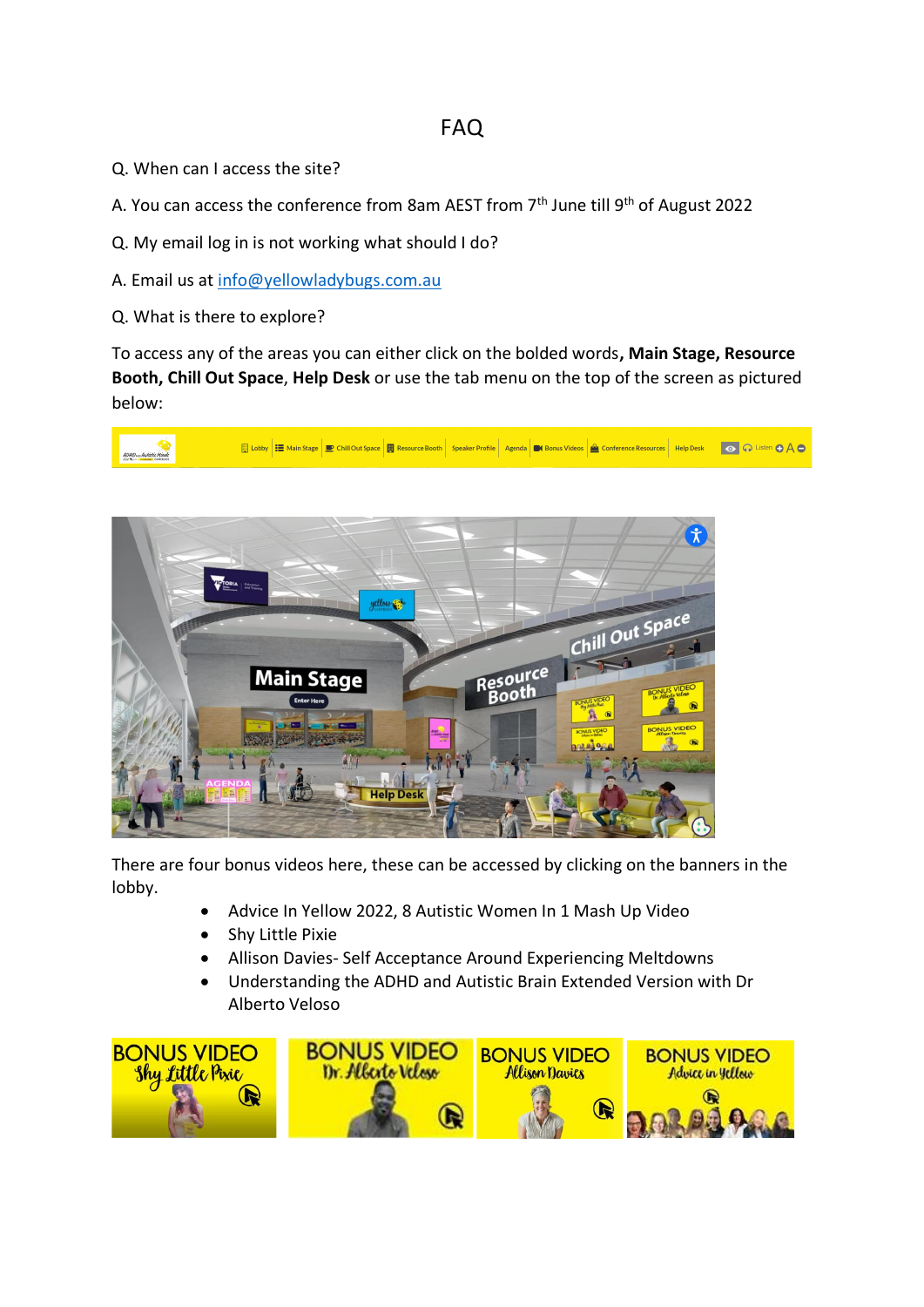**>Main Stage**- this is where you will watch the conference.

Click on the play button on the screen to begin watching.



This takes you to the list of all the presentations.



You will know when the session is ready to watch as there will be a play button visible on the side as in the below picture.



The play button will only appear as per the timing of the schedule.

At the completion of any session, you will be able to rewatch it (until the 9<sup>th</sup> of August) by refreshing your browser or going to the ON DEMAND option.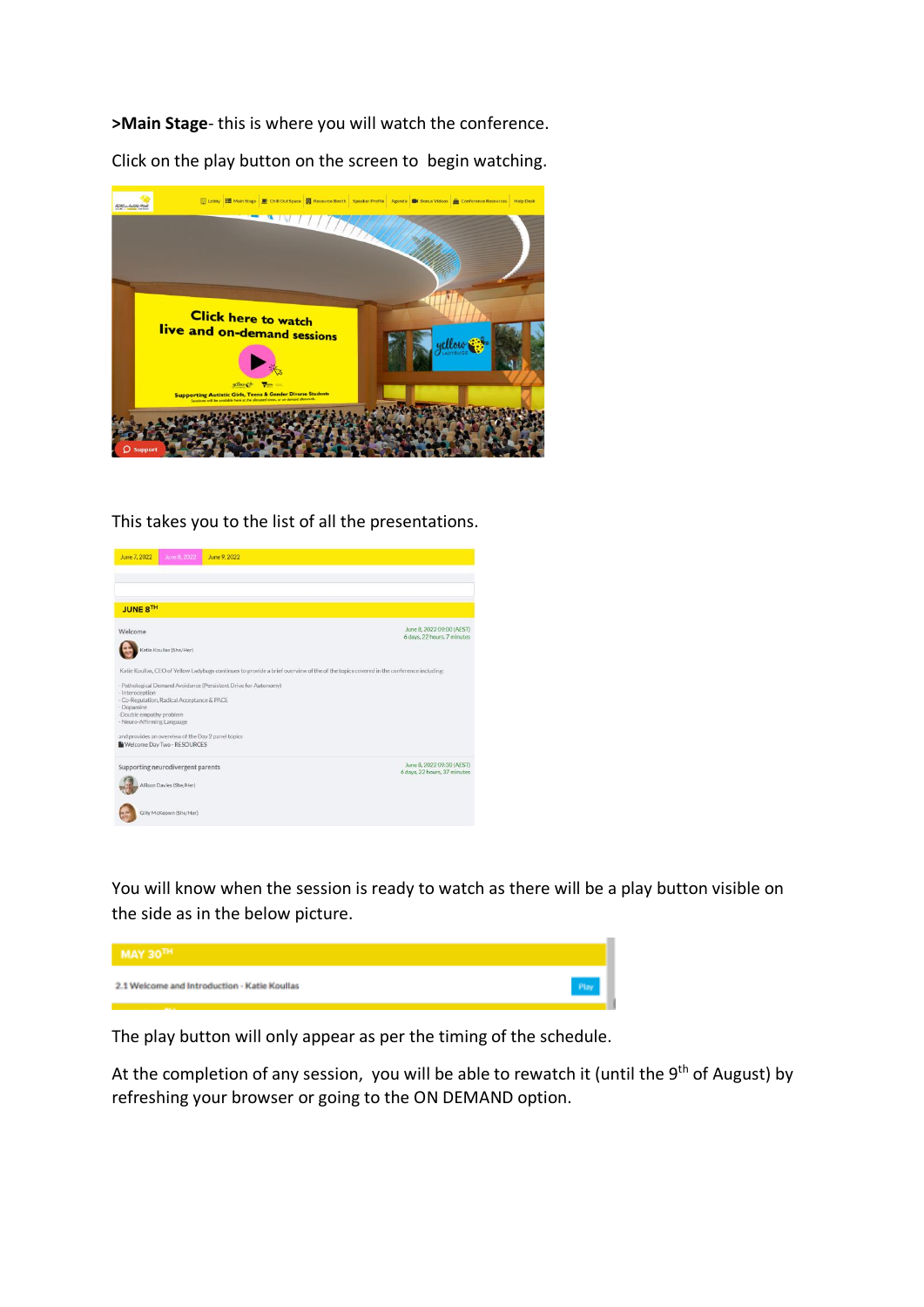## Other Spaces to explore:

**Chill Out Lounge**- You can access this space anytime. Here you can do an online meditation and access online stimming.



**Resource booth**- Here you can access information about the panels, our podcast, our Supporting Autistic Girls at School website, our YouTube channel and our merchandise store. It has speaker information and links to their social media and how you can get in touch with them. We have also added a helpful list of resources relating to each panel.



**Bonus Videos**- There are loads of bonus videos available to watch:

- Summer Farrelly- What Works For Me
- I Wish My Teacher Knew
- Introduction To Neurodiversity And Internalised Autism
- Bonus Reel- Lots of Great Bits We Couldn't Fit In The Panels.